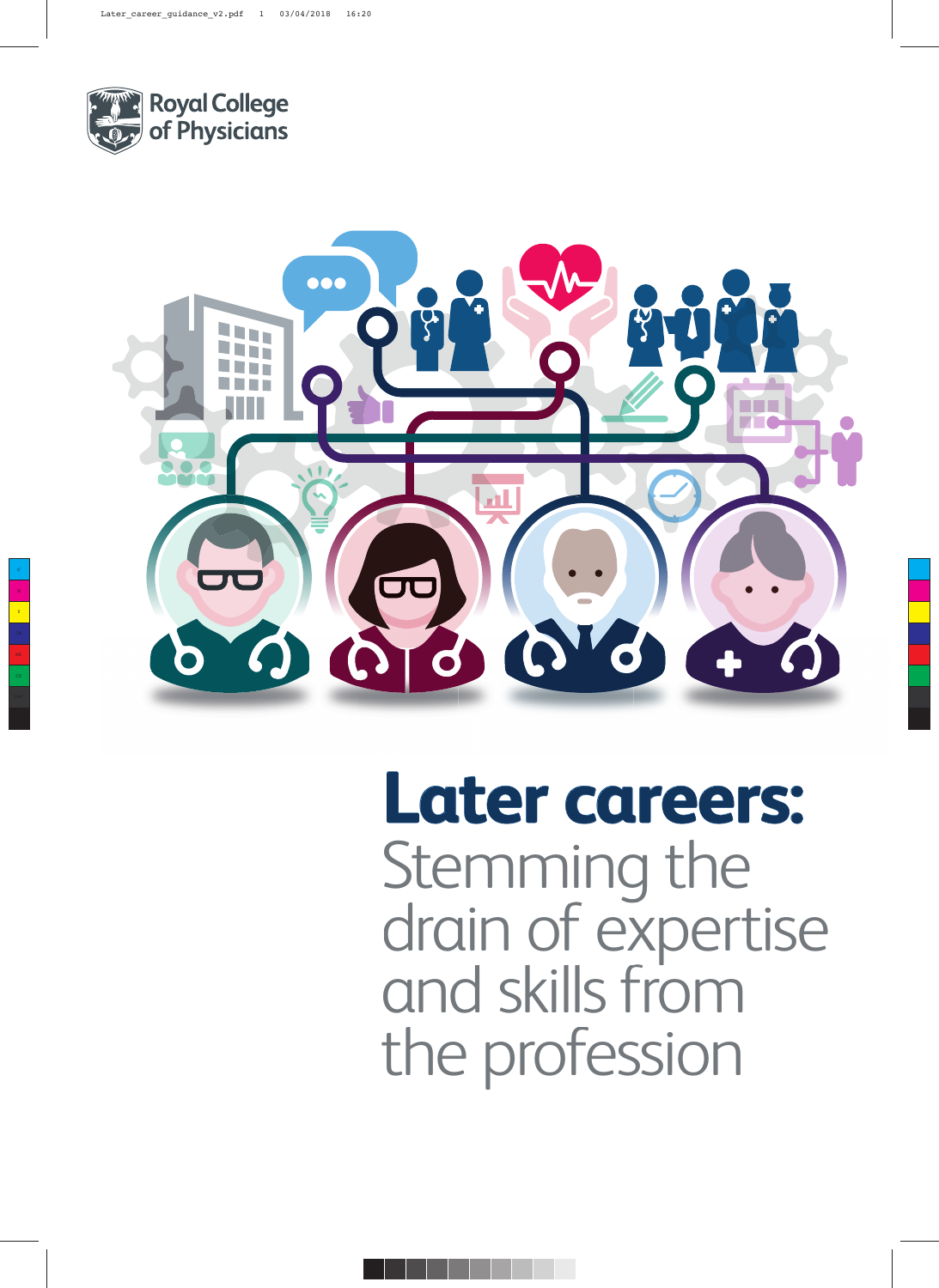# **Contents**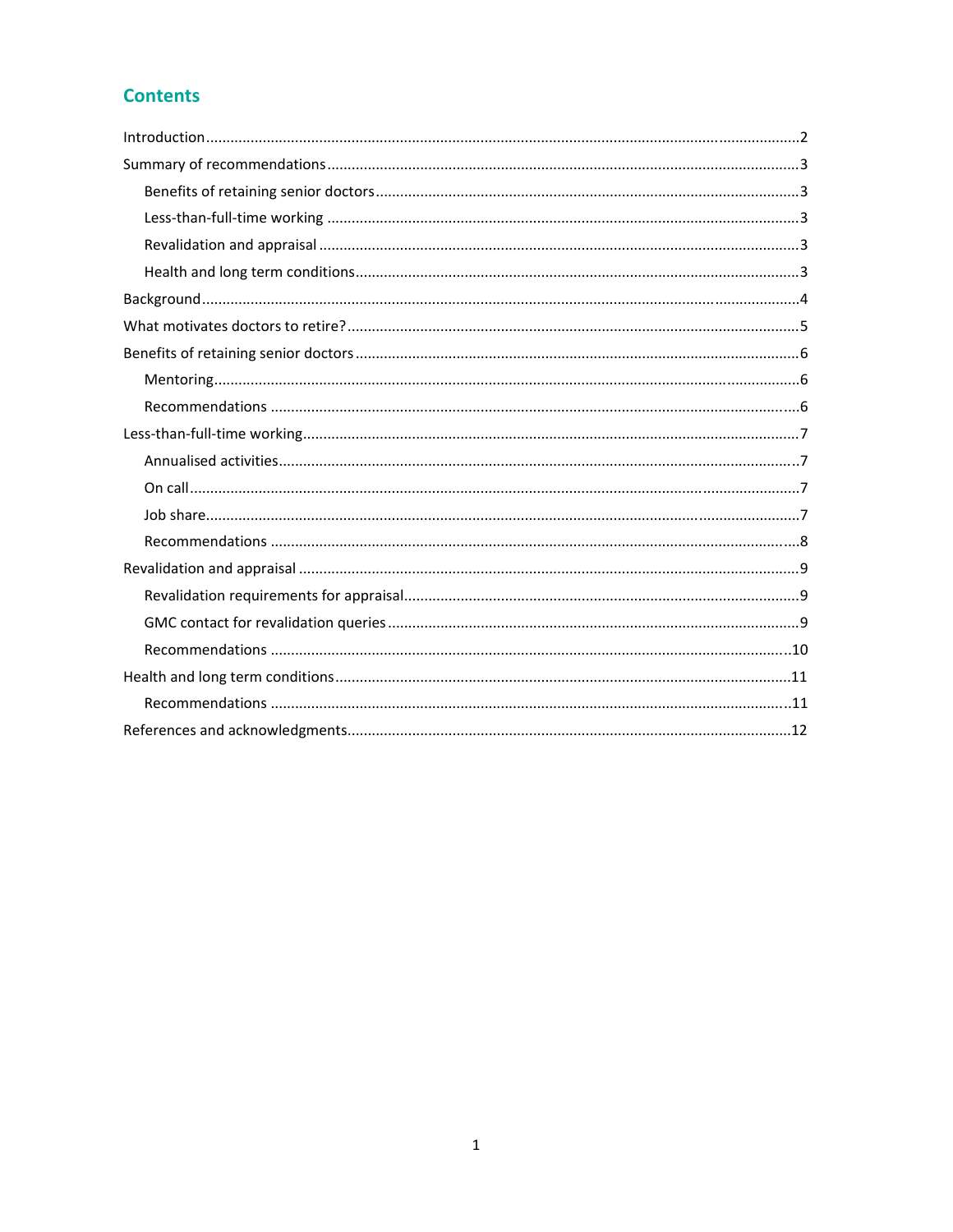### <span id="page-2-0"></span>**Introduction**

We are facing a workforce crisis: the Royal College of Physicians' (RCP's) 2016–17 census<sup>1</sup> showed that 45% of advertised appointments to consultant posts were unsuccessful, primarily due to a lack of applicants. At the same time, pension rules are prompting consultants to retire sooner rather than later.

At a time of low morale,<sup>2</sup> less-than-full-time (LTFT) working at a later stage of a consultant career can be of benefit to patients, the individual doctor, the hospital and the wider medical community. But it must be properly planned so everyone in the team understands and appreciates their role.

This guidance will help doctors, NHS leadership and policy makers stem the drain of expertise and skills from the profession. While focused on doctors at a later stage of their career, it may also be relevant to other healthcare professionals.

The guidance aims to

- develop a sustainable model of working that enables a satisfactory work–life balance for doctors prior to retirement
- enable doctors working LTFT to be fully integrated and valued within the team in which they are working, to the benefit of that team and patients
- develop resources and mechanisms to support revalidation and appraisal.

The quotes in this document are personal communications from individual consultants at a later stage in their careers.

#### **Dr Harriet Gordon**

Medical Workforce Unit, RCP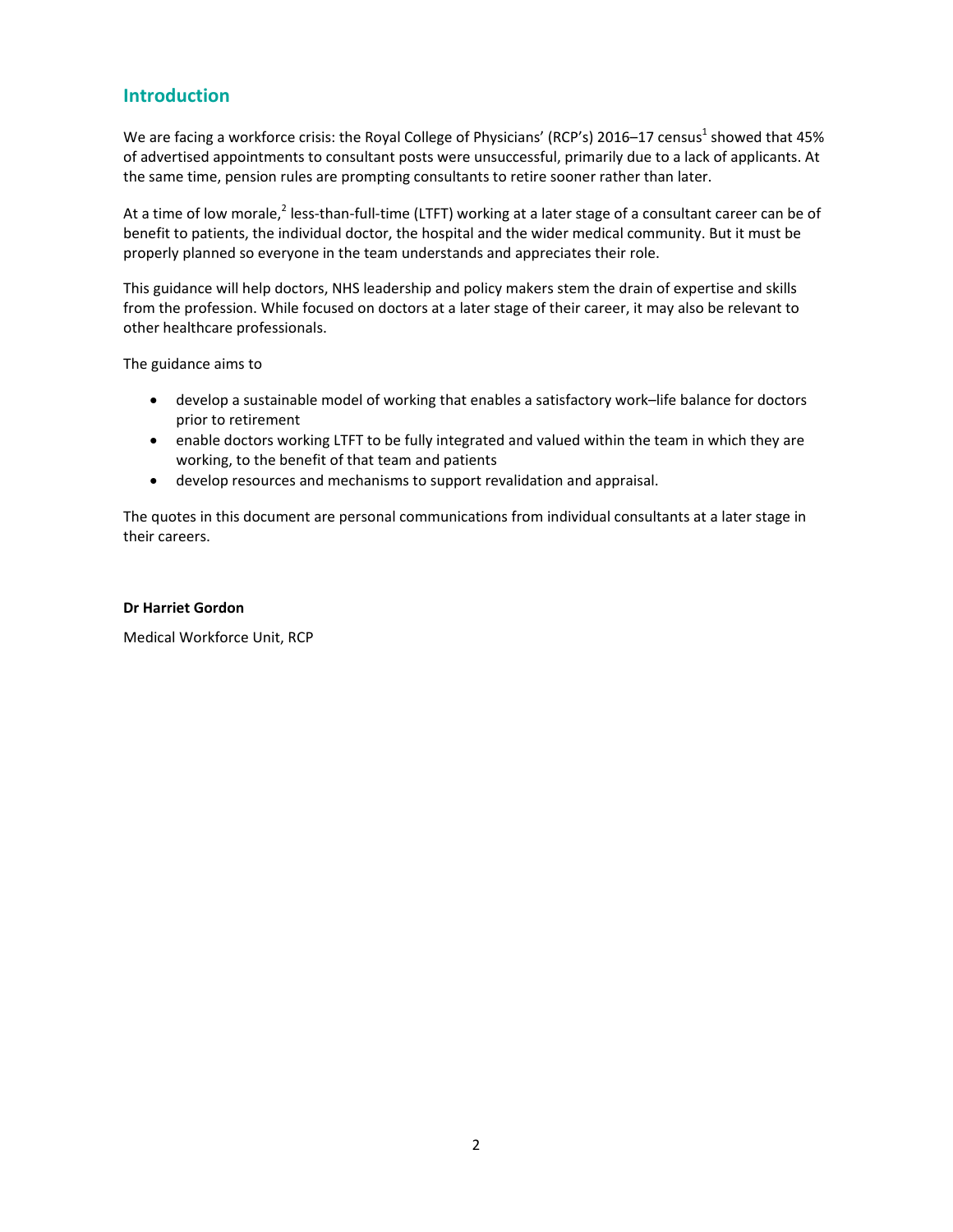### <span id="page-3-0"></span>**Summary of recommendations**

The RCP supports flexible working to retain consultants in the later stages of their career. Their continued involvement enhances quality and patient care.

#### **Benefits of retaining senior doctors**

- **1.** Make flexible or part-time working options available to senior doctors where possible.
- **2.** Mentoring of newly appointed or trainees should be included in a senior doctor's job plan.

#### **Less‐than‐full‐time working**

- **3.** Senior doctors and clinical leads should begin a discussion at age 55 about intentions for the next 10 years.
- **4.** Job planning should be done as a department to make sure roles are complementary.
- **5.** The hospital and consultant should agree an annual total of programmed activities.
- **6.** Past the age of 60, a consultant should opt into on‐call only if they wish to, after discussion with the clinical lead.
- **7.** The hospital and consultant should consider job sharing.

#### **Revalidation and appraisal**

- **8.** The RCP should review its CPD requirement for senior doctors.
- **9.** Appraisal of senior doctors should be sensitive and proportionate to their working arrangements.
- **10.** Investment in IT systems or administrative support teams should be provided to support the consultant with collection of information for appraisal.
- **11.** Mandatory training should be appropriate to the clinical role. The Responsible Officer should show judgement on requirements.

#### **Health and long term conditions**

- **12.** More research is needed into the number of doctors with long term conditions and the impact on their working lives.
- **13.** The RCP should take a lead in a positive, proactive approach to finding solutions that will help doctors who are disabled or have a long term health condition have the best chance of continuing to work.
- 14. Departmental job planning is vital to ensuring that doctors with ill-health or disability have work commensurate with their capacity and make a valuable contribution to their teams.
- **15.** Issues of revalidation and 'fitness to practice' may need bespoke solutions when there have been extended periods of ill‐health. Retention of skilled individuals with the best health possible should be the guiding principle.
- **16.** The establishment of regional occupational health departments with experience of individuals with complex conditions should be considered.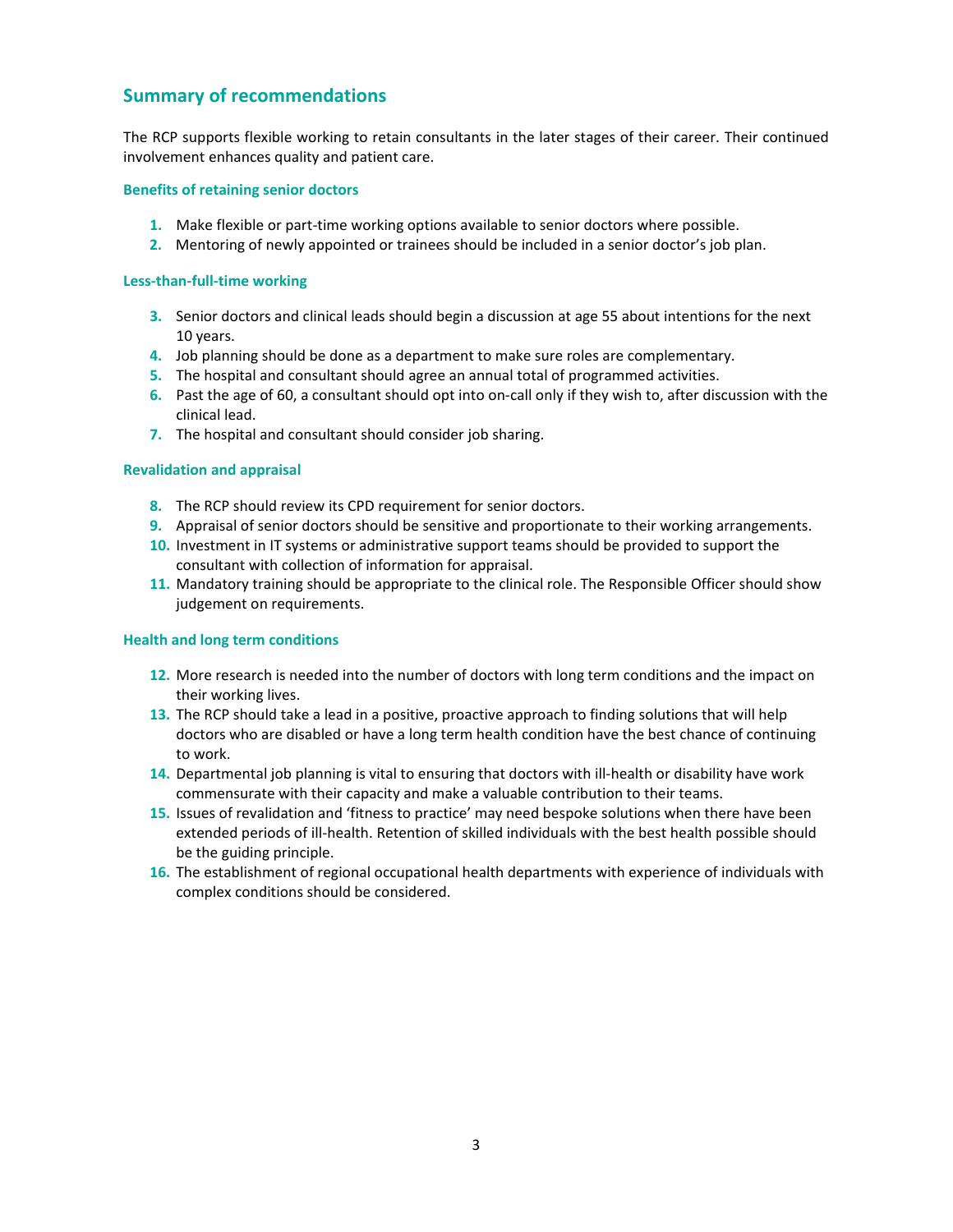## <span id="page-4-0"></span>**Background**

The 2016/17 RCP census<sup>1</sup> highlighted that 45% of advertised appointments to consultant posts were unsuccessful, primarily due to a lack of applicants. This means significant vacancies at both trainee and consultant level.

The lack of trainees has resulted in 55% of consultants reporting gaps in trainees' rotas frequently or often. In 22% of these cases, rota gaps were causing significant problems with patient safety.

The number of consultants reaching 60 years will continue to rise. Currently 8% of consultant doctors are over 60, of which 47% work LTFT.

Already 5% of consultant doctors are people who have retired and then returned to work, 81% on a LTFT basis. But 69% of those aged over 55–60 would like to do the same. $3$ 

The NHS Working Longer Group cites a number of motives employees have for extending their working life, including

- financial need
- benefits to health and vitality from the physical activity involved in working, particularly from maintaining routines and obligations
- increased psychological wellbeing by maintaining professional identities and meeting challenges
- continuing personal development
- continuing social affirmation and friendships at work. $4$

Since 2015, the Normal Pension Age at which NHS employees can receive their pension without reduction for early payment is the same as their State Pension Age. In response, the NHS pension scheme described flexible retirement options, including 'winding down', and 'retire and return'.<sup>4</sup> In 2017 these options were further described in *Retaining your clinical staff: a practical improvement resource*. 5

If these motivations and options can be explored for all doctors approaching retirement, it will be of great benefit to the workforce. Taking a flexible approach will increase the number of available doctors, and make sure their skills and experience remain available and up‐to‐date.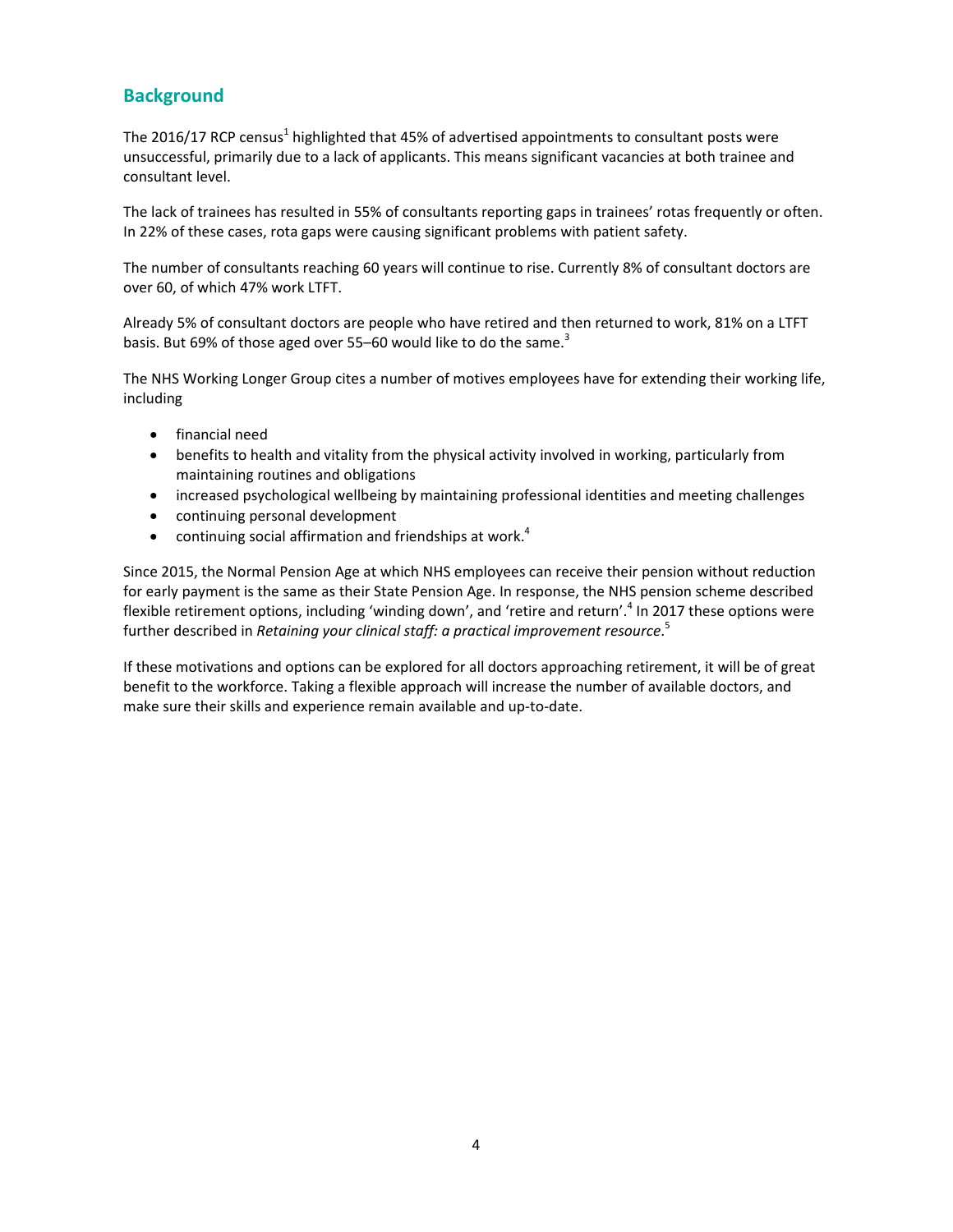### <span id="page-5-0"></span>**What motivates doctors to retire?**

In the 2015/16 RCP census,<sup>6</sup> consultants were asked what motivates them to retire. The main reason was 'pressure of work', followed by 'dissatisfaction with the NHS' and 'length of hours'.

For the first time we also asked about pensions, and the fourth most common reason given was 'changes in pension arrangements'. Anecdotally, an increasing number of doctors are citing the arrangements as a motivation to retire. It may be necessary for the BMA to explore their impact.

With regard to working conditions, doctors have raised various issues that prompt them to consider retirement. They include

- revalidation and appraisal
- department dynamics and accusations of 'cherry picking'
- concerns about performance competency
- long-term conditions (6% all consultants have a long-term condition which may necessitate time off work).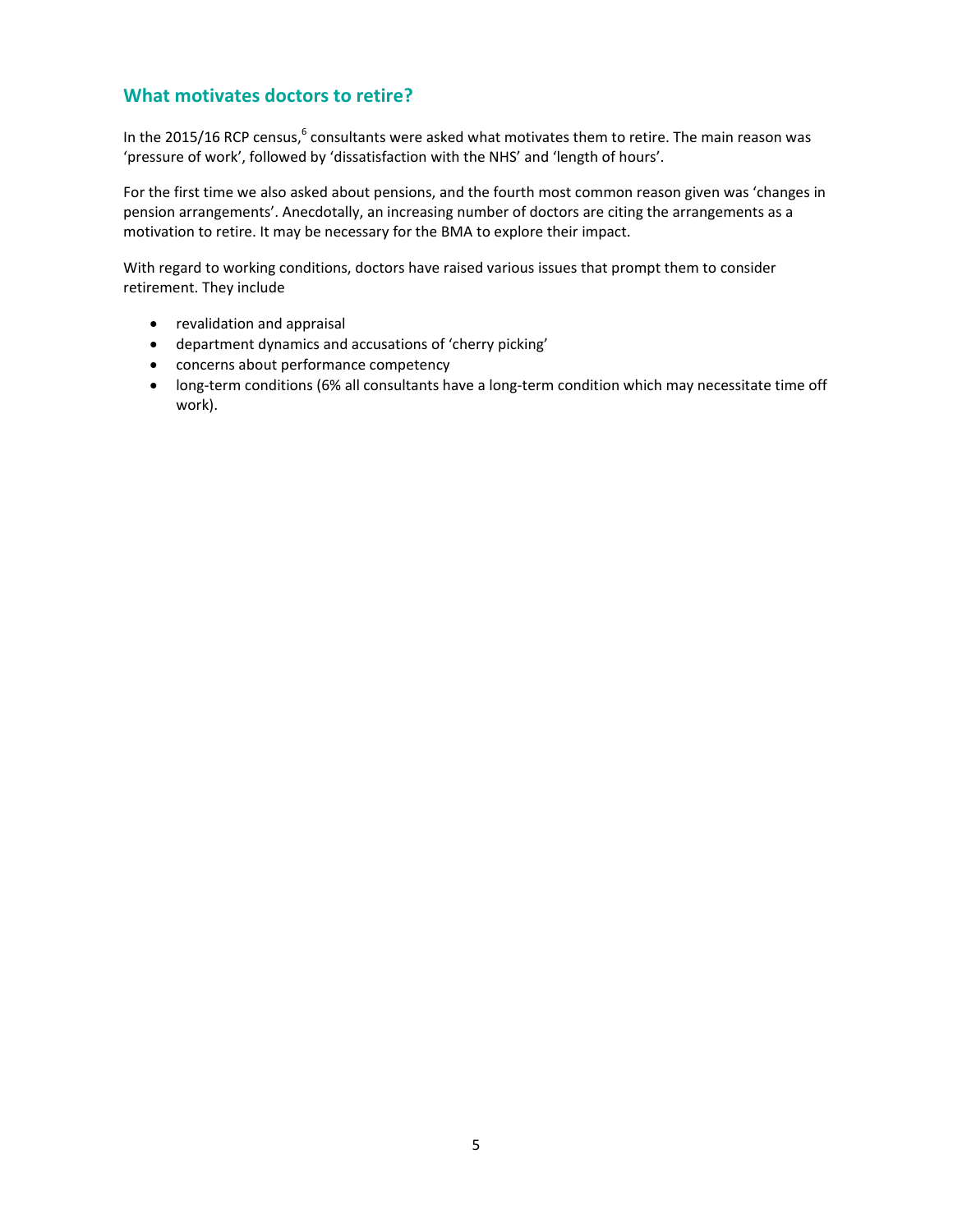### <span id="page-6-0"></span>**Benefits of retaining senior doctors**

11% of doctors over 60 working LTFT are still contributing to the acute unselected medical take.<sup>1</sup> In an ageing population with multiple co-morbidities, the value of general medical skills is of increasing benefit in patient care, particularly inpatients, and should be valued.

Ambulatory care, an increasingly important part of emergency care provision, provides an opportunity for utilising senior medical experience in a planned environment.<sup>7</sup> It is likely that this type of service provision will increase in the future.

Hospitals need to retain senior doctors to provide clinical services and other roles. The RCP recommends hospitals 'make flexible or part-time working options available to older doctors where possible'.<sup>8</sup>

I believe my experience makes me quicker in clinic (they rarely over-run), and I perform fewer and *more targeted investigations.*

For example, rota gaps have compromised teaching, management and research at the expense of maintaining emergency services. The RCP wellbeing survey 2017 showed consultants clearly wanted more time for these activities.<sup>3</sup> Doctors working LTFT could help ease the pressure.

#### **Mentoring**

Senior doctors have a key role to play in mentoring, such as that offered through the RCP mentoring scheme. As well as passing on what they have learned during their career, senior doctors can act as an exemplar and an ambassador for the specialty.

Mentoring is of particular benefit to trainees as they develop their career goals, but it should also be of benefit to the mentor in terms of job satisfaction. The wider team benefits too, as the skills and experience of their senior colleagues are retained.

- **1.** Make flexible or part‐time working options available to senior doctors where possible.
- **2.** Mentoring of newly appointed or trainees by senior doctors should be included in their job plan.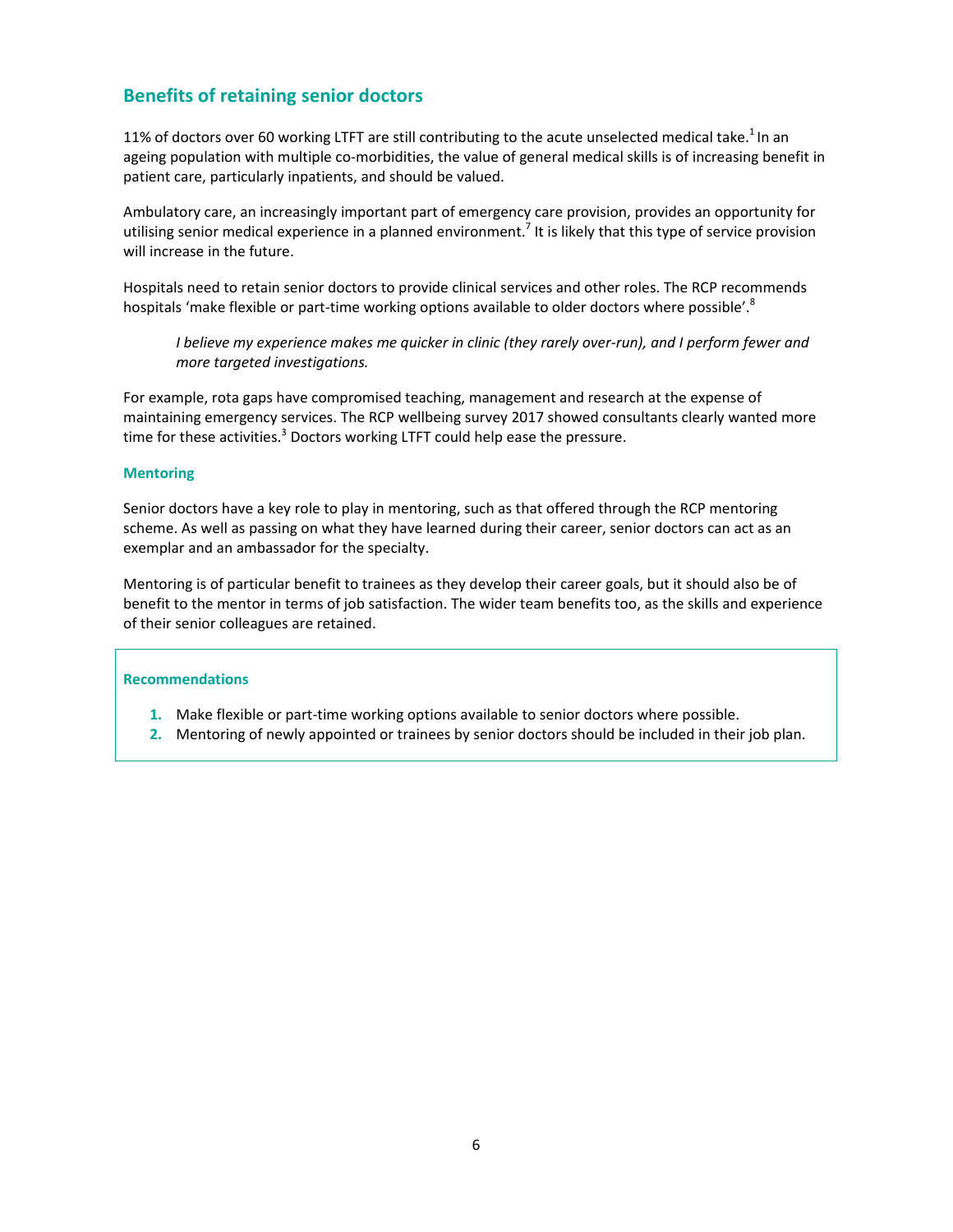### <span id="page-7-0"></span>**Less‐than‐full‐time working**

LTFT working enables someone to continue working, but less intensely. With proper planning it will be of benefit to the department or unit as a whole.

In 2017 NHS Improvement published *Retaining your clinical staff: a practical improvement resource*. <sup>5</sup> It lists four options as a doctor approaches retirement:

- wind down: working fewer days
- step down: less demanding role with fewer responsibilities
- draw down: staff at minimum pensionable age take between 20% and 80% of their pension while continuing as NHS employees
- retire and return: retire, claim pension benefits and then return to work.

Senior doctors and clinical leads should begin a discussion at age 55 about intentions for the next 10 years. That will allow for planning of appropriate recruitment, training and mentoring of incoming staff.

Job planning should be done as a department to make sure roles are complementary. It will also make sure everyone understands who will be doing what and why.

At the time of retirement it is likely a consultant is at their professional best in subspecialties developed over their career. It is natural to want to continue those areas of interest. A department‐ or unit‐wide discussion will aid understanding and help avoid accusations of 'cherry picking'.

#### **Annualised activities**

The hospital and consultant should agree an annual total of programmed activities. Alternatively they could agree a number of specific activities to be delivered over the year, such as outpatient clinics. For more information, see *A guide to consultant job planning* from NHS employers and the BMA.<sup>9</sup>

#### **On call**

The stamina for out‐of‐hours work may reasonably have deteriorated during a consultant career. The Academy of Medical Royal Colleges' later careers survey identified on‐call commitments as the main influence to retire after pension arrangements.<sup>10</sup>

The 2016/17 RCP census shows that participation in acute medical on call drops through a career, from 44% at the start to 18% at the end.<sup>1</sup> Participation in specialty out-of-hours work drops from 80% at the start of a consultant career to 57% at the end. In the RCP wellbeing survey 2017, on-call came second to personal life as the driver for retirement planning. $3$ 

The Academy of Medical Royal Colleges recommends that past the age of 60 a consultant should opt into on-call only if they wish to. $^{10}$ 

#### **Job share**

One way of reducing a senior doctor's hours is to introduce a job share, dividing a full time role between two people. As well as facilitating LTFT working, it can be a beneficial learning experience.

I have returned to work doing a job share with a former trainee. We both work three days a week, *overlapping on a Wednesday, and it has been an eye‐opener for me working so closely with a colleague at this stage of my career. We are still learning from each other.*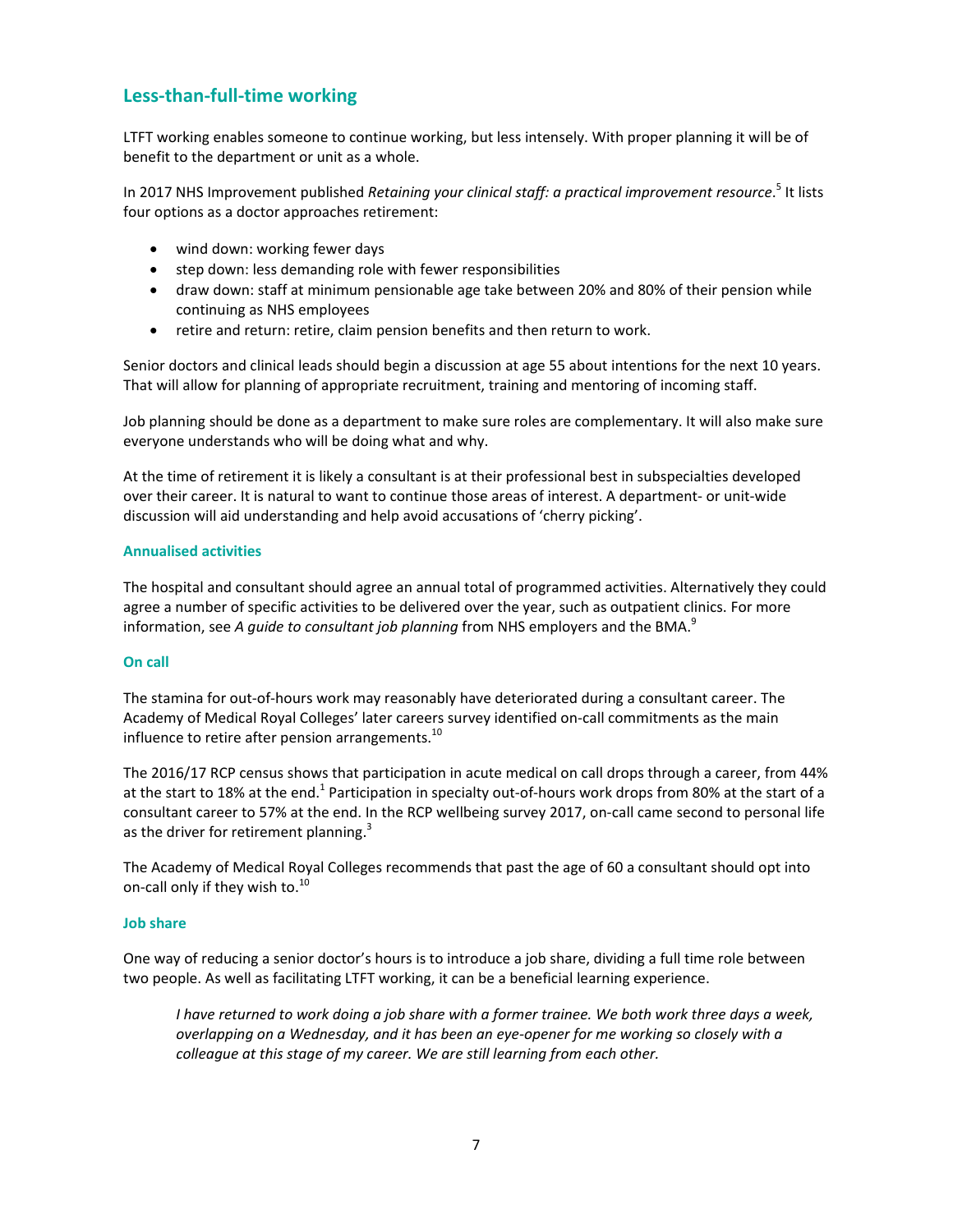- **3.** Senior doctors and clinical leads should begin a discussion at age 55 about intentions for the next 10 years to allow for planning of appropriate recruitment, training and mentoring of incoming staff.
- **4.** Job planning should be done as a department to make sure roles are complementary.
- **5.** The hospital and consultant should agree an annual total of programmed activities.
- **6.** Past the age of 60 a consultant should opt into on‐call only if they wish to, after discussion with the clinical lead.
- **7.** The hospital and consultant should consider ways of facilitating LTFT working, including job sharing.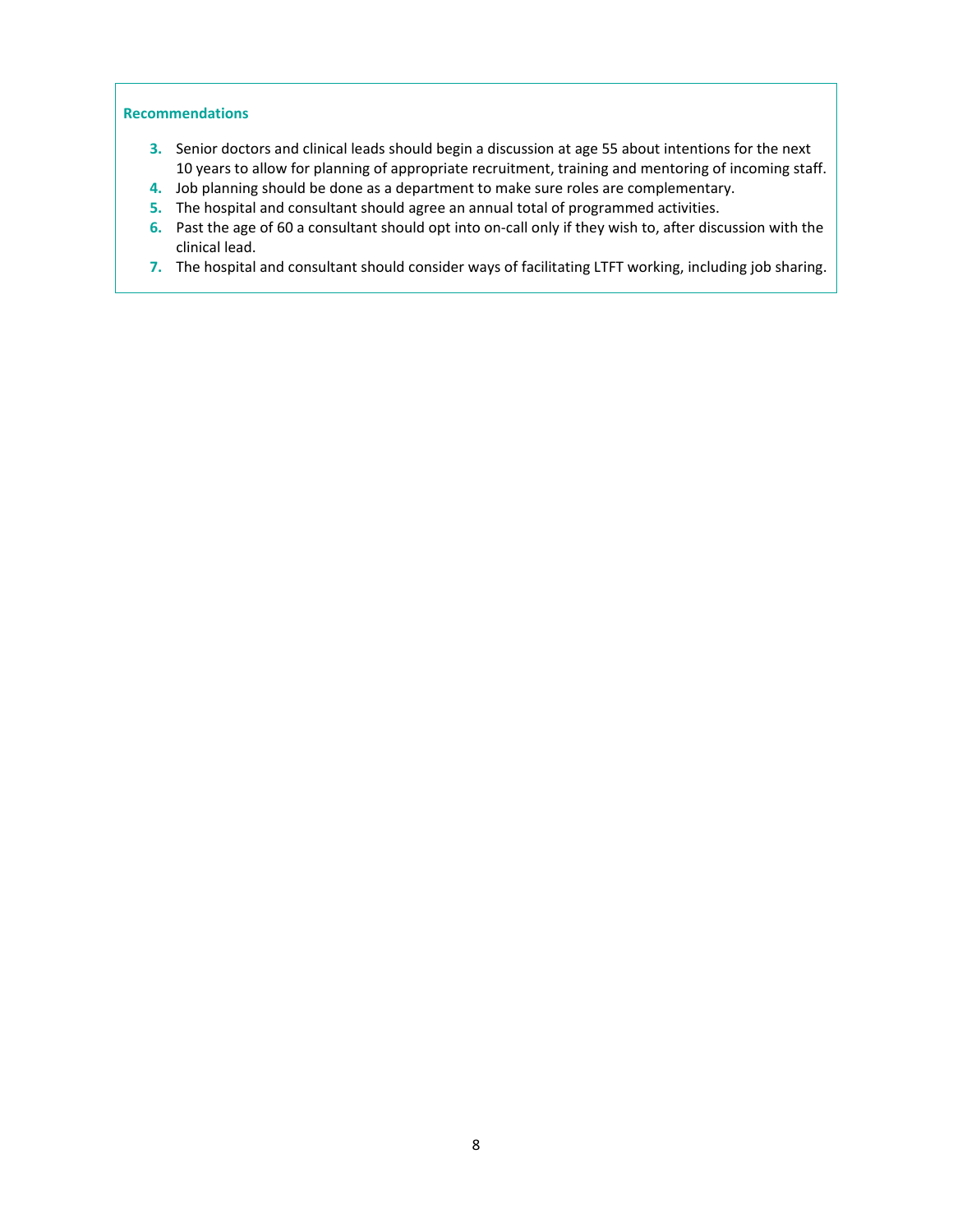## <span id="page-9-0"></span>**Revalidation and appraisal**

Consultant concerns regarding appraisal and revalidation have centred on the workload and requirements of the process.

*There must be many like myself who are planning to retire from their main occupation in their 50s,* but who for reasons more professional than financial would like to continue to offer their skills on a *much more part time basis. One of the main barriers to this is appraisal and revalidation. This is burdensome enough when in full time work but becomes much harder as the clinical activity reduces and the opportunity to document and collect the evidence demanded becomes more difficult. After 30 years as a doctor I would have thought that I had demonstrated my competence and experience sufficient to be permitted to work a couple of sessions a week, and being forced to* go through this process seems like a slap in the face when all I want to do is help out at a time of *national shortage.*

Sir Keith Pearson, independent chair of the former Revalidation Advisory Board, carried out a review of the operation and impact of revalidation throughout 2016. The report was published in January 2017.<sup>11</sup> Key recommendations were:

- Regulators should remove unnecessary burdens and look at practical ways they can reduce the time and effort needed to prepare for appraisal.
- The GMC should continue its work with partners to update guidance on the supporting information required for appraisal for revalidation to make clear what is mandatory (and why), what is sufficient, and where flexibility exists. They should also ensure consistency and compatibility across different sources of guidance.
- Healthcare organisations should explore ways to make it easier for their doctors to pull together and reflect upon supporting information for their appraisal. This might occur through better IT systems or investment in administrative support teams.

The GMC has published guidance in response to this report.<sup>12</sup> They have highlighted the need to

- reduce unnecessary burdens and bureaucracy for doctors
- improve local information systems so that doctors can more easily access and collate the information they need to reflect upon at appraisal.

#### **Revalidation requirements for appraisal**

The GMC is updating its guidance on the supporting information doctors must collect and reflect upon at their appraisal.<sup>13</sup> The aim is to make the requirements clearer so that doctors can see what is needed for revalidation, as distinct from other appraisal requirements set by their employer or organisation.

Continuing professional development (CPD) is a key part of revalidation. The requirement to undertake a minimum average of 50 hours CPD per year is set by the RCP.<sup>14</sup>

The RCP has produced guidance for appraisal and revalidation,<sup>14</sup> and *Mythbusters: addressing common misunderstandings about appraisal and revalidation*. 15

Mandatory training should be appropriate to the clinical role. The Responsible Officer should show judgement on requirements.

#### **GMC contact for revalidation queries**

- www.gmc-uk.org/doctors/revalidation/contact us doctors reval.asp
- 0161 923 6277 (or +44 161 923 6277 from outside the UK)
- revalidation@gmc-uk.org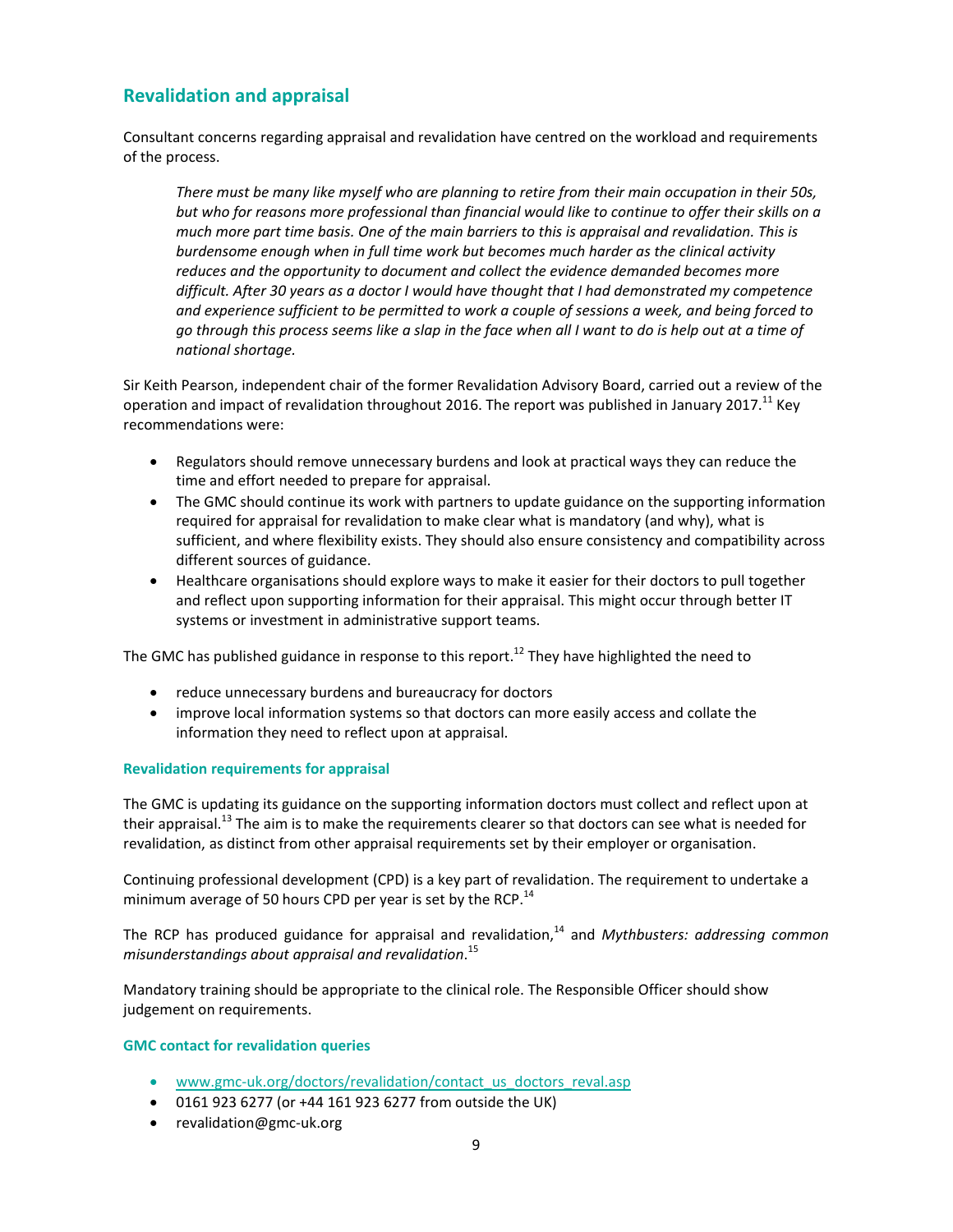- **8.** The RCP should review its CPD requirement for senior doctors.
- **9.** Appraisal of senior doctors should be sensitive and proportionate to their working arrangements.
- **10.** Investment in better IT systems or administrative support teams should be provided to support the consultant with collection of information for appraisal.
- **11.** Mandatory training should be appropriate to the clinical role. The Responsible Officer should show judgement on requirements.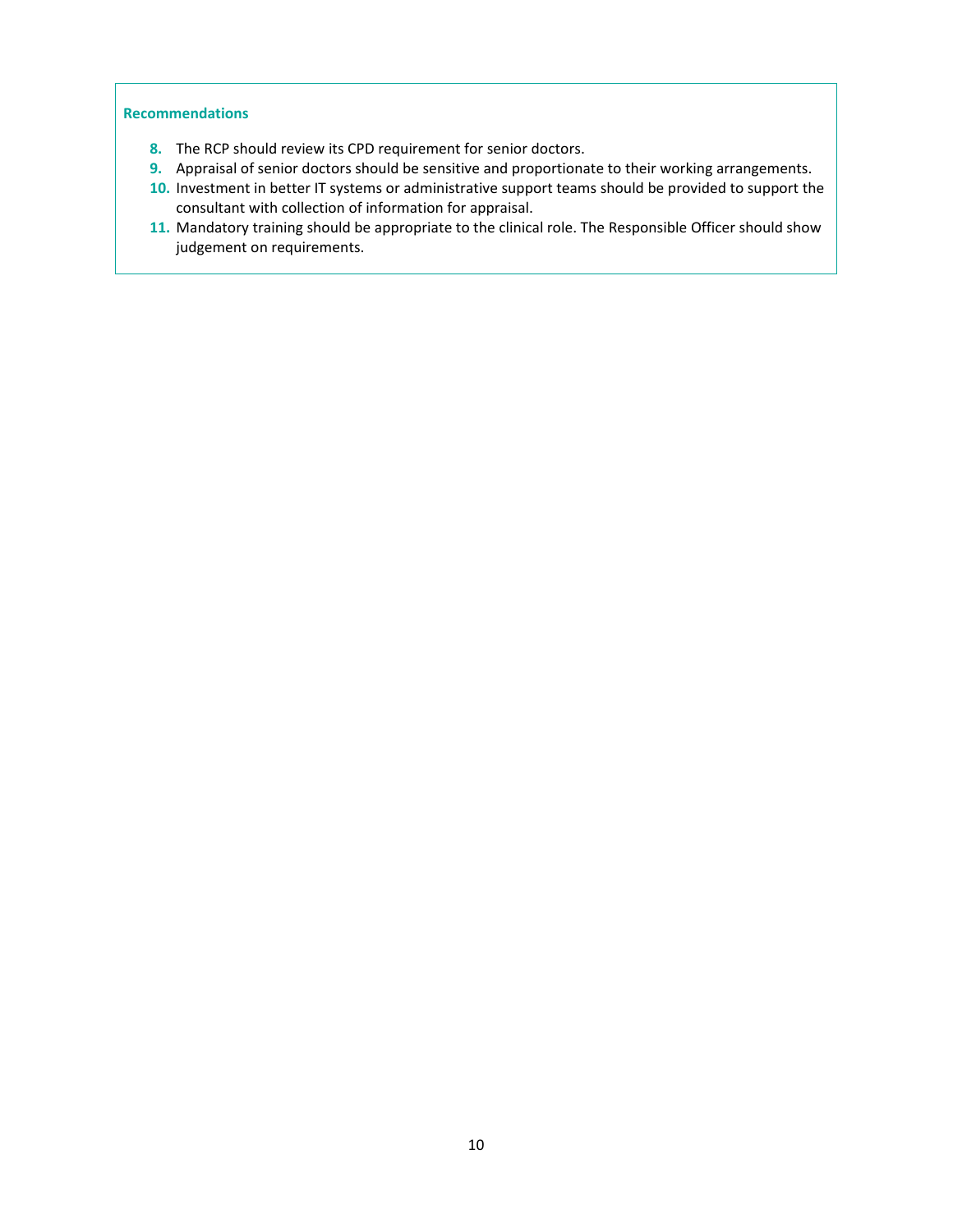### <span id="page-11-0"></span>**Health and long term conditions**

In the RCP wellbeing survey 2017, 6% of doctors reported a long-term health condition that required them to take time off work intermittently.<sup>3</sup> For the general population, by 2030 one in three people of working age will have a long term condition that will affect their ability to work. That proportion rises to 40% in those over 50.<sup>16</sup>

The GMC requires doctors to remove themselves from work (until treatment is successful) if they feel their health is detrimentally affecting their work. If a doctor cannot return to the same work, enabling a transfer to different duties that use their medical skills in another way reduces loss of experience from the workforce. This sort of redeployment may require an organisation-wide, or even a regional, search for suitable work.

In whatever setting, the return to work needs to be organised so that it maintains patient safety, and works for the doctor and their colleagues. It must be based on the individual and their needs, and regularly reviewed.<sup>16</sup>

Requirements are likely to include a predictable work load, a consistent level of demand and some control over timetable. As with a move to LTFT working, it is therefore important that planning is done as a department.

Individuals and organisations should seek advice from occupational health professionals. Where they are not available locally, they may be found in other NHS organisations.

- 12. More research is needed into the number of doctors with long-term conditions and the impact on their working lives.
- **13.** The RCP should take a lead in a positive, proactive approach to finding solutions that give doctors who are disabled or have a long term health condition the best chance of continuing to work.
- 14. Departmental job planning is vital to ensuring that doctors with ill-health or disability have work commensurate with their capacity and make a valuable contribution to their teams.
- **15.** Issues of revalidation and 'fitness to practice' may need bespoke solutions when there have been extended periods of ill‐health. Retention of skilled individuals with the best health possible should be the guiding principle.
- **16.** The establishment of regional occupational health departments with experience of individuals with complex conditions should be considered.